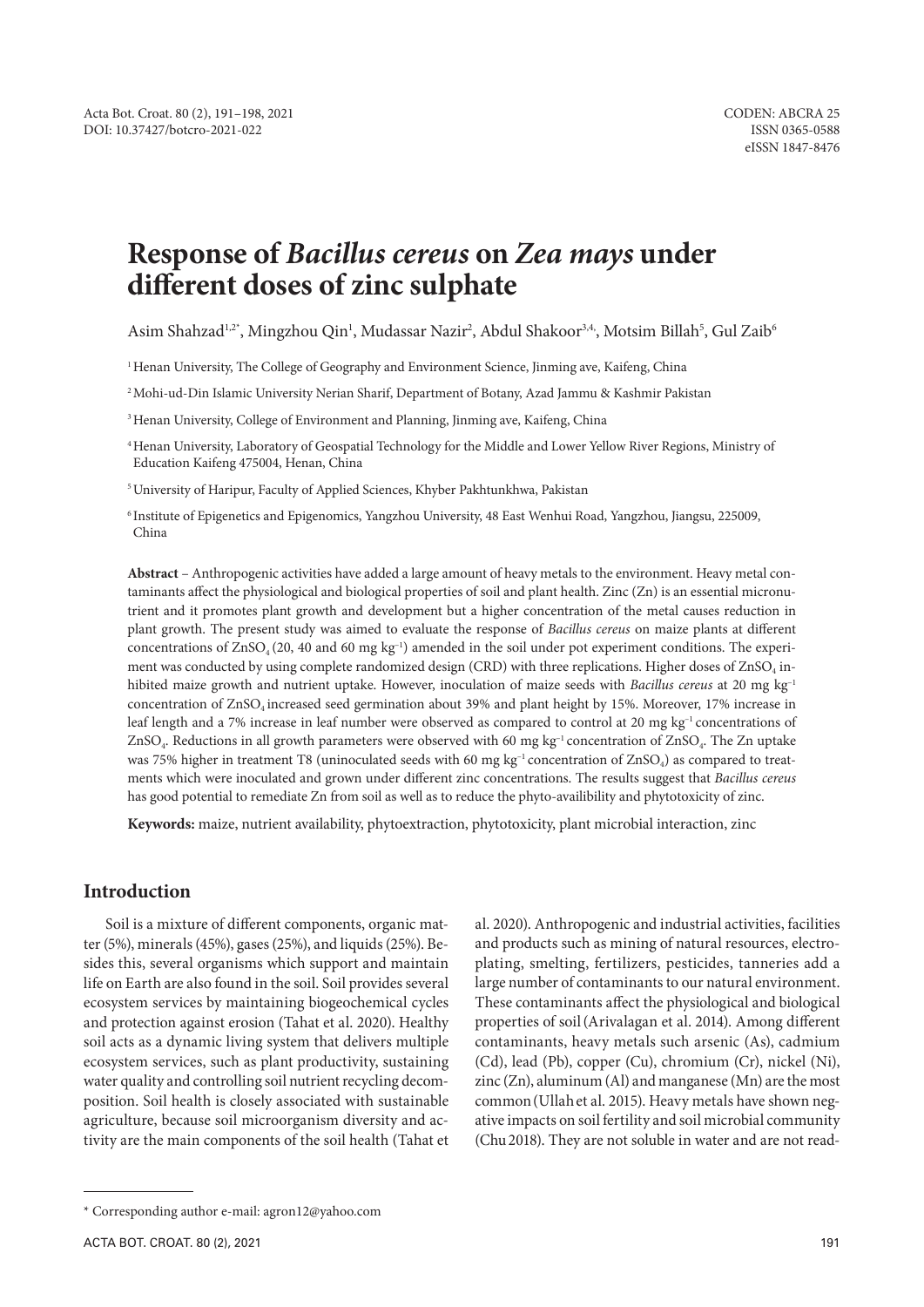ily degradable; therefore, they remain insoluble in the soil. Later on, they are assimilated by plant roots. In this way, heavy metals are transferred to different trophic levels of the ecosystem and contaminate the food chain (Tchounwou et al. 2012).

Zinc is an essential micronutrient which promotes plant growth and development (Hefferon 2019); however, higher concentration of Zn causes root blunt, cell wall thickening, reduction in cell division, cell elongation, and disruption in cell organelles and an increase in the number of the nucleoli (Glińska et al. 2016, Taghizadeh et al. 2018). Plants have different defense mechanisms or strategies for tolerance or detoxification, whenever they are exposed to heavy metal stress condition. In addition, microorganisms from soil assist plants to degrade a huge variety of contaminants. In contaminated soil, microorganisms can modify and adopt various mechanisms that convert toxic substances into a less toxic form (Jaiswal et al. 2017). These mechanisms include biosorption, bioaccumulation, biotransformation, and biomineralization. *Pseudomonas*, *Alcaligenes*, *Sphingomonas*, *Rhodococcus* and *Mycobacterium* have the potential to detoxify contaminants in nature (Vergani et al. 2017). Some bacterial species such as *Bacillus* and *Pseudomonas* are generally used for the remediation of heavy metals from contaminated water and soil, as these bacterial strains have more metal binding affinities (Arivalagan et al. 2014, Ullah et al. 2015). Plant growth-promoting bacteria increase plant growth and development by increasing accessibility of nutrients (Bulgarelli et al. 2013), which contributes to plant health and increases their biomass and absorbing capacity to overcome stress (Weyens et al. 2013). *Rhizobia* have the potential to remove organic and metal contamination by degrading organic contaminants (Teng et al. 2015). Besides, bacteria have the ability to produce phytohormones such as auxins, cytokinins and gibberellins, which control all aspects of plant growth and development (Glick 2010). Plant growth-promoting bacteria enhance plant growth in stress conditions through various mechanisms including nitrogen (N) and phosphorus (P) solubilization, siderophore production and 1-aminocyclopropane-1-carboxylic acid (ACC) deaminase production (Fatima et al. 2017).

Increased concentration of heavy metals inhibits normal plant functioning by disturbing protein structure; this alteration hampers metabolic processes (Hall 2002). The change in in protein structure can cause mutation in various physiological processes in plants such as photosynthesis, respiration, and enzymatic activities (Hossain et al. 2012). Plants have different defense mechanisms or strategies for tolerance or detoxification whenever they are exposed to elevated concentration of heavy metals. The first step in metal tolerance is inhibition or restriction of heavy metal entry into plant root (Viehweger 2014). Failure of the first step activates the mechanism of phytosequestration which permits heavy metals to enter in intracellular compartments (Patra et al. 2004), which produce different substances like phytochelatins (PCs), organic acid, polysaccharides and metallothionein (MTs), which are the two best-characterized metalbinding ligands in plant cells that help a plant to detoxify heavy metals (Dalvi and Bhalerao 2013). If all these strategies fail, plants activate their antioxidant defense mechanism which can help the plant by inducing reactive oxygen species (ROS), which inhibit most cellular processes at various levels of metabolism. ROS, being highly unstable, could play dual role (1) damaging cellular components and (2) act as an important secondary messenger for inducing plant defense system. Cells are equipped with enzymatic and nonenzymatic defense mechanisms to counteract this. (Sytar et al. 2013, Manara 2012).

Any plant used for phytoremediation should not be metal-tolerant, and must be fast growing with the potential to produce high biomass. Maize is mainly used in phytoextraction due to the fact that it is a common and rapidly growing crop, which possesses an extensive fibrous root system and can tolerate stress conditions(Farooq et al. 2015).Therefore, maize plants are suitable for the extraction of heavy metals from contaminated soil (Lu et al. 2015). There is insufficient information about the fate of bacterial inoculation in maize edible and non-edible parts to enhance maize tolerance in heavy metal soils (Shahzad et al. 2016). Henceforth, present investigation is aimed to evaluate the role of *Bacillus cereus* strain in enhancing the phytoextraction ability of maize plant under Zn contaminated soil conditions.

## **Materials and methods**

## **Bacterial strain**

*Bacillus cereus* (Accession no. KR232400) was selected on the basis of its plant growth promoting potential (Shahzad et al. 2020). The strain was obtained from phytohormone laboratory at Quaid-i-Azam University, Pakistan. Bacterial strain was previously identified by 16S rRNA gene sequencing (Shahzad et al. 2016).

## **Preparation of heavy metal solution**

Three different concentrations of Zn solution (20, 40 and 60 mg kg–1) for maize plant treatments were prepared in pure distilled water by dissolving zinc sulfate  $(ZnSO<sub>4</sub>)$ . We selected these three concentrations on the basis of previous scientific data (Long et al. 2003, Yang et al. 2005). Pure distilled water was used as the control for the experiment. 200 mL of each solution was added in 1 kg of potted soil.

#### **Preparation of inoculum**

For the preparation of inoculum, five ml of nutrient broth medium (Oxoid, UK) was autoclaved in test tubes for cultivation of bacterial strain. Bacteria were incubated in a shaker incubator (EXCELLA E24 Germany) at 37 °C and 150 rpm for 48–72 h. Thereafter, the culture was centrifuged at 3000 rpm for 10 min. The pellet was re-suspended in autoclaved distilled water and the optical density (OD) was adjusted to 0.100 at 660 nm with UV-VIS spectrophotometer (UV-VIS Double Beam Spectrophotometer, Model NO: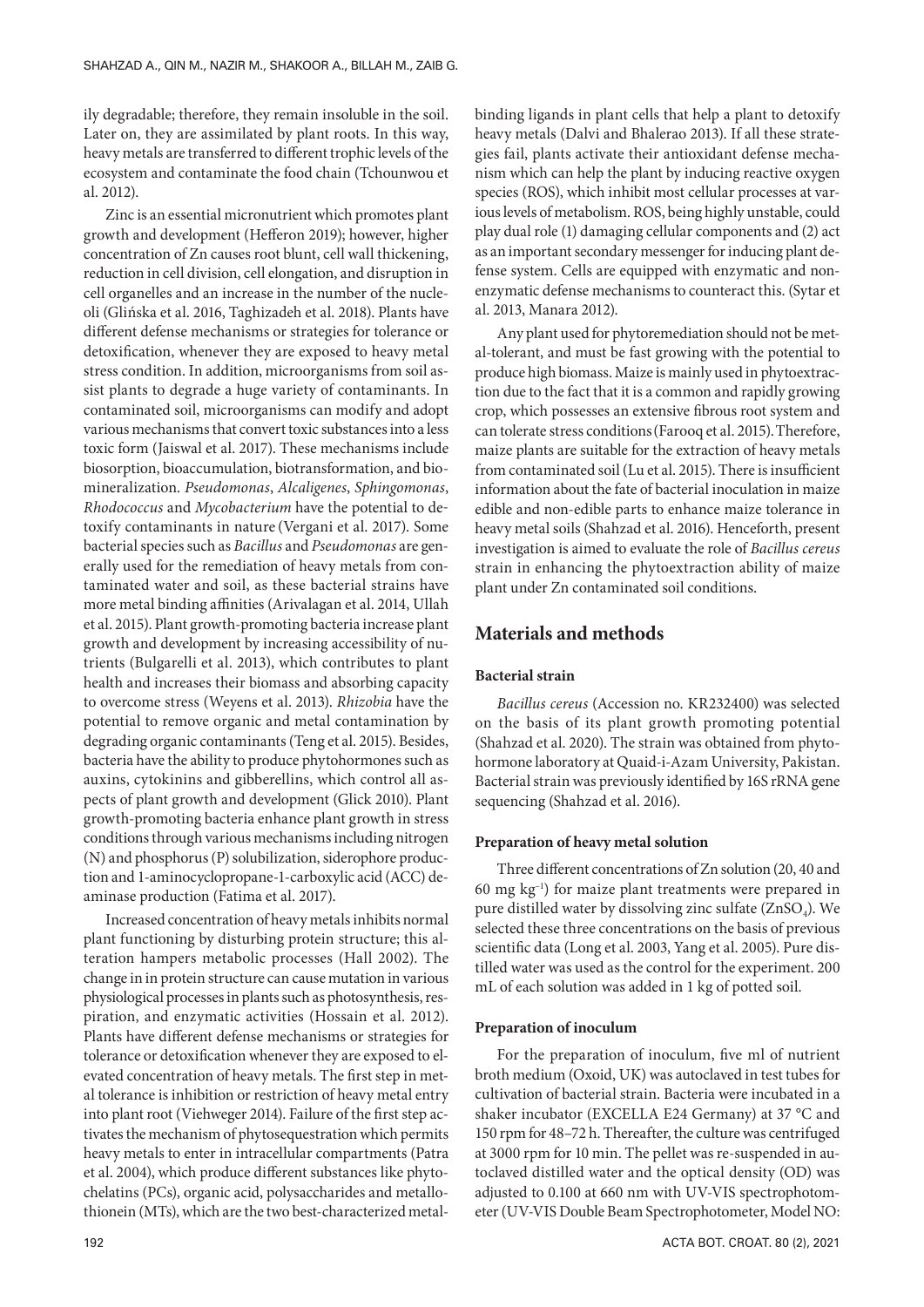AE-S90-2D A & E Lab (UK) Co., Ltd.). Bacterial density was 10<sup>6</sup> cells mL<sup>-1</sup> at optical density of 0.10 at 660 nm. The optical density was adjusted by adding about 200 ml sterile water to pure bacterial pellets.

## **Preparation of treatment applications and seed inoculation**

Kashmir Gold variety maize (*Zea mays* L) seeds were collected from the National Agricultural Research Centre, Islamabad, Pakistan. The seeds were surface sterilized by washing with 95% ethanol, following by soaking in 10% Clorox for 2–3 minutes. The seeds were washed successively 2–3 times in autoclaved distilled water.

For experiment preparation, seeds were soaked in the *B. cereus* inoculum for 2–3 hrs, after that about 10 seeds were sown in each pot. Different concentrations of Zn solutions (100, 200 and 300 mg  $L^{-1}$ ) and distilled water was added to each pot. Eight different treatments with three replicates were made. Detailed explanation of treatments is given in Table 1.

## **Parameter measured**

The percentage germination was noted after seven day of sowing. Maize seedlings were uprooted after 21 days of sowing, after which root length (cm), plant height (cm), leaf length (cm), number of leaves and fresh plant weight parameters were recorded. Each treatment contained three replicates and 5 plants from each replicate were measured.

#### **Soil nutrient analyses**

Determination of macro- and micro-nutrients (Na, Ca, Mg, K, P, N, Fe, Cu, Cr, Co, Zn, and Mn) was carried out by following the ammonium bicarbonate and diethylenetriamine pentaacetic acid (DTPA) method as described by Soltanpour and Schwab (1977). The 0.005 M ammonium bicarbonate and (DTPA) solution was prepared by adding 1.97 g of DTPA to 800 mL of distilled water. About 2 mL of ammonium hydroxide (NH<sub>4</sub>OH) was added to facilitate dilution and to prevent effervescence due to ammonium bicarbonate addition. When DTPA was dissolved completely, 79.06 g of ammonium bicarbonate  $(NH<sub>4</sub>HCO<sub>3</sub>)$  was added.

**Tab. 1.** Kashmir Gold variety *Zea mays* seeds were inoculated (+) or not (–) with *Bacillus cereus*, germinated and grown in soil supplemented with 20, 40 or 60 mg  $kg^{-1}$  ZnSO4. Eight treatments (T) were applied.

| Treatments     | Bacillus cereus<br>inoculation | ZnSO <sub>4</sub><br>$(mg kg-1)$ |
|----------------|--------------------------------|----------------------------------|
| T1             |                                |                                  |
| T <sub>2</sub> | $^{+}$                         |                                  |
| T <sub>3</sub> | $^{+}$                         | 20                               |
| <b>T4</b>      | $^{+}$                         | 40                               |
| T <sub>5</sub> | $^{+}$                         | 60                               |
| T <sub>6</sub> |                                | 20                               |
| T7             |                                | 40                               |
| T8             |                                | 60                               |

The pH of the solution was adjusted to 7.6 by adding 2 mL of ammonium hydroxide. Final volume was adjusted to 1 L with the addition of distilled water. For the analysis of different nutrient, 10 g of soil sample was mixed with 15 mL of distilled water. The suspension was stirred for 30 minutes on a magnetic stirrer. After stirring step, suspension was filtered. Two mL of filtrate was removed and 18 mL of distilled water was added for nutrient analysis.

#### **Plant nutrient analysis**

The perchloric-acid digestion scheme was used to determine the content of various nutrients in maize plants (Allen et al. 1974). A solution of nitric acid, sulfuric acid, and perchloric acid in the ratio 5:1:0.1 (6.5 mL) was added to 0.25 g of plant material in a 50 mL flask and the mixture was heated on the hot plate in the fume hood to complete the digestion process. The formation of white fumes in the mixture confirmed the completion of digestion of the plant extract. Thereafter, distilled water (few drops) was poured into the flask and the mixture was allowed to cool. The digested plant extract samples were transferred to the volumetric flasks (50 mL) and the volume was raised up to 50 mL by the addition of distilled water. The samples were filtered with Whatman no.42 filter paper and were stored for further element analysis. The concentration of different elements/nutrients present in the plant samples were measured by atomic absorption spectrophotometer (Shimadzu AA-670 Germany).

#### **Statistical analysis**

The experiment was conducted in a completely randomized design (CRD) by using Statistic 8.1.1. (https://statistix. informer.com/8.1/). The results are the compare means and standard error of means of three replicates of a treatment. Five plants from each replicate were measured.

# **Results**

#### **Effects on seed germination**

Percentage germination of maize seeds has shown variations among inoculated and uninoculated seeds (Fig. 1a). Maximum seed germination (%) was observed in *B. cereus*inoculated seeds in combination with 20 mg  $kg^{-1} ZnSO_4$ (treatment T3), which was significantly higher than control (39%) and the majority of the treatments. High germination percentage was also recorded in *B. cereus-*inoculated seeds in combination with 40 mg  $kg^{-1}$  ZnSO<sub>4</sub> (treatment T4), which was significantly higher than the treatment of uninoculated seeds with 60 mg kg<sup>-1</sup> ZnSO<sub>4</sub> (treatment T8), where the lowest values were obtained (germination reduction of 9% as compared to control).

## **Effects on root length, leaf length and number of leaves**

The root length was only mildly affected by investigated treatments (Fig. 1b). The maximum increase in the root length (15%) was observed in *B. cereus* inoculated seeds in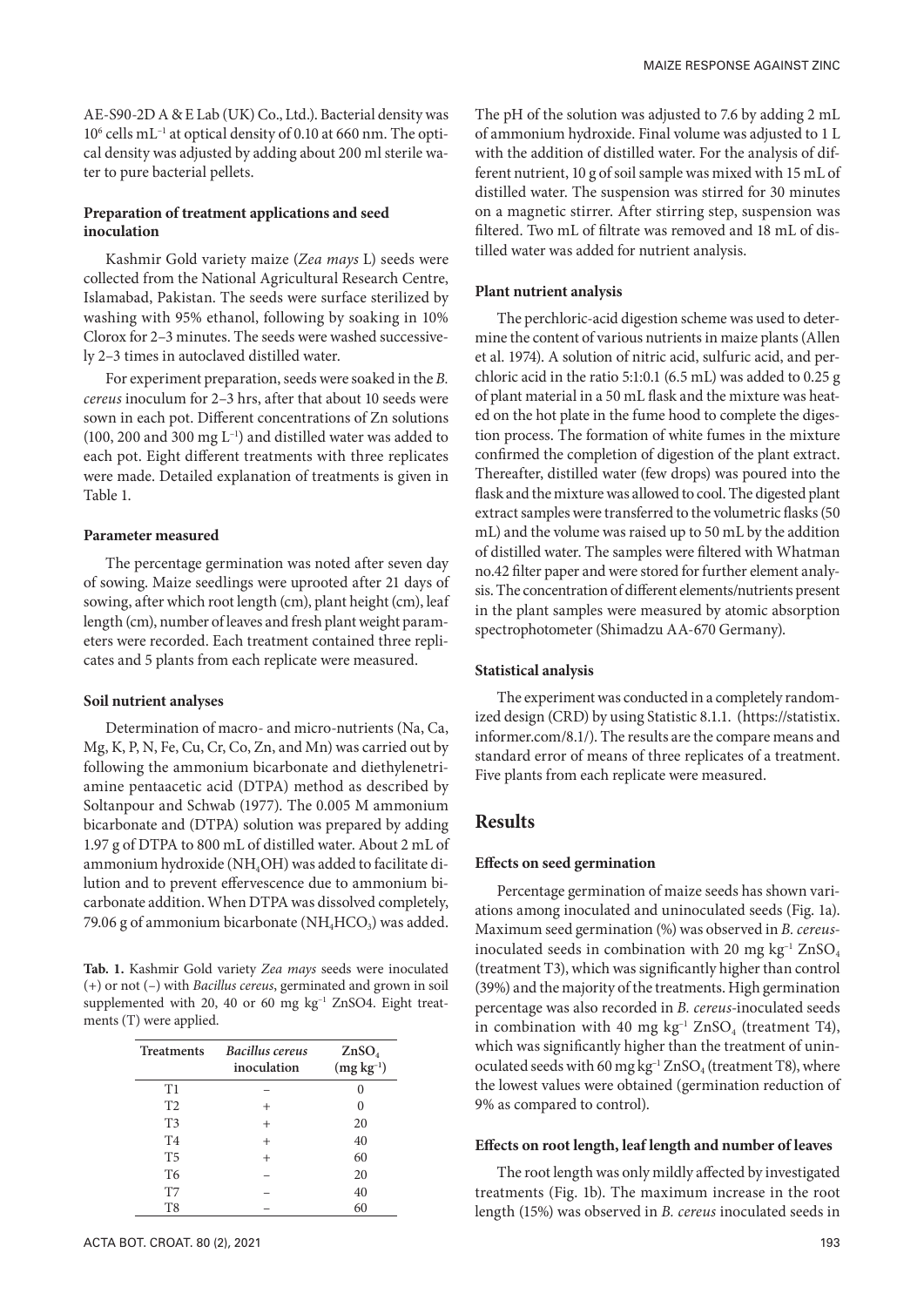

**Fig. 1**. Effect of zinc on Kashmir Gold variety *Zea mays* seed germination % (a), root length (b), leaf length (c) and number of leaves (d). Plants were measured at 21 day after sowing. Results, expressed as means ± standard error (SE) of 3 replicates and each replica contains 10 plants. Results were compared by using compare means with completely randomized design (CRD). Treatments sharing a common letter (a>b>c) are similar, otherwise differ significantly at P < 0.05. T1 – control, T2 – *Bacillus cereus-*inoculated seeds, T3 – *B. cereus*-inoculated seed + 20 mg kg<sup>-1</sup> ZnSO<sub>4</sub>, T4 – *B. cereus-*inoculated seeds + 40 mg kg-1 ZnSO4, T5 – *B. cereus*inoculated seeds + 60 mg kg<sup>-1</sup> ZnSO<sub>4</sub>, T6 – uninoculated seeds + 20 mg kg<sup>-1</sup> Zn SO<sub>4</sub>, T7 – uninoculated seeds + 40 mg kg<sup>-1</sup> ZnSO<sub>4</sub>, T8 – uninoculated seeds + 60 mg kg<sup>-1</sup> ZnSO<sub>4</sub>.

combination with 20 mg  $kg^{-1}$  ZnSO<sub>4</sub> (treatment T3), although it was not significant compared to control. Similar increase in root length (14%) was also recorded for *B. cereus*inoculated seed (treatment T2 treatments). On the contrary, the 19 % reduction in root length was observed in the treatment of uninoculated seeds exposed to60 mg kg–1 Zn- $SO<sub>4</sub>$  (treatment T8), which was not significant compared to control, but was significantly reduced in comparison to treatments T2 and T3. Other treatments exhibited values similar to those of control

Maximum increase in leaf length (17%) was observed in *B. cereus-*inoculated seeds in combination with 20 mg kg–1  $ZnSO<sub>4</sub>$  (treatment T3), although it was not significant as compared to control and other treatments of inoculated seeds; however, it was significantly higher in comparison to result obtained for uninoculated seeds (Fig. 1c). Namely, all treatments of uninoculated seeds resulted in reduction in leaf length, which was particularly after exposure to 20 mg  $kg^{-1}$ ZnSO<sub>4</sub> (treatment T6).

Maximum number of leaves (1% increase compared to control) was observed in *B. cereus-*inoculated seedsin combination with 40 mg kg<sup>-1</sup> ZnSO<sub>4</sub> (treatment T4), although this value was not significantly different as compared to the majority of the treatments; the only exception was the treatment of uninoculated seeds exposed to 20 mg kg<sup>-1</sup> ZnSO<sub>4</sub> (treatment T6), which exhibited the lowest value (7% decrease compared to control) (Fig. 1d).

#### **Effects on plant height, fresh weight and zinc uptake**

The inoculation of maize seeds with *B. cereus* significantly increased the fresh weight and height of maize plants (Fig. 2). A significantly higher increase in fresh weight was observed upon exposure of inoculated seeds to 20 mg kg–1  $ZnSO<sub>4</sub>$  (treatment T3, 80% increase) and 40 mg kg<sup>-1</sup> $ZnSO<sub>4</sub>$ (treatment T4, 62% increased) in comparison to control and the treatments of uninoculated seeds. On the contrary, a significant reduction in plant fresh weight as compared to control was observed in all treatments of uninoculated seeds, with the maximum reduction of 27% recorded upon exposure to 60 mg kg<sup>-1</sup> ZnSO<sub>4</sub> (treatment T8) (Fig. 2b).



**Fig. 2**. Effect of zinc on Kashmir Gold variety *Zea mays* plant height (a), plant fresh weight (b) zinc uptake (c). Plants were measured at 21 day after sowing. Results, expressed as means ± standard error (SE) of 3 replicates and each replica contains 10 plants. Results were compared by using compare means with completely randomized design (CRD). Different letters (a> b> c) indicate treatments sharing a common letter are similar but otherwise differ significantly at P < 0.05. T1 – control, T2 – *B. cereus-*inoculated seeds, T3 – *B. cereus*-inoculated seed + 20 mg kg<sup>-1</sup> ZnSO<sub>4</sub>, T4 – *B. cereus-*inoculated seeds + 40 mg kg-1 ZnSO4, T5 – *B. cereus-*inoculated seeds + 60 mg kg<sup>-1</sup> ZnSO<sub>4</sub>, T6 – uninoculated seeds + 20 mg kg<sup>-1</sup> Zn, T7 – uninoculated seeds + 40 mg kg<sup>-1</sup> ZnSO<sub>4</sub>, T8 – uninoculated seeds + 60 mg kg<sup>-1</sup> ZnSO<sub>4</sub>.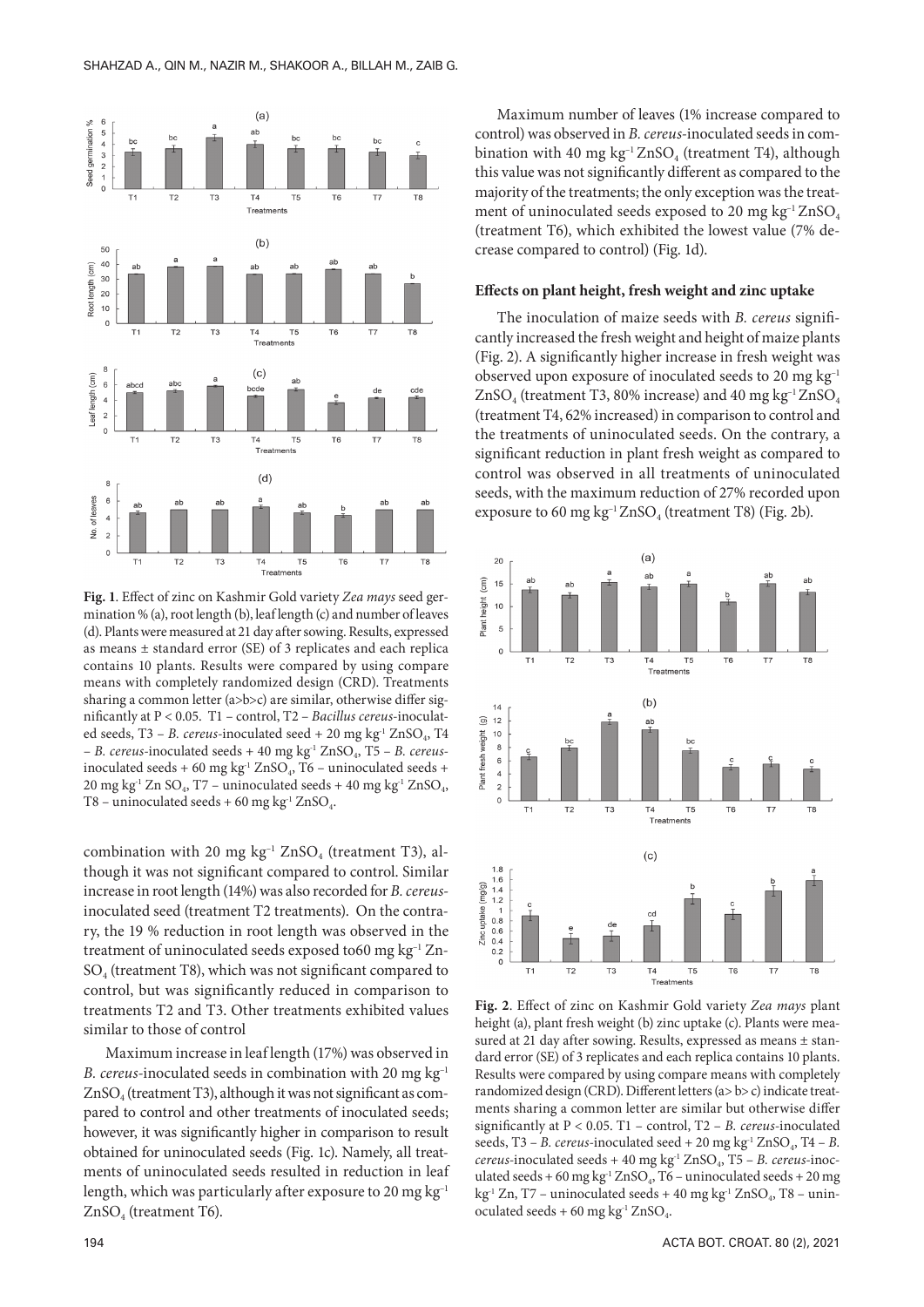Exposure of inoculated seeds to ZnSO 4 slightly improved the plant height (treatments T3, T4 and T5) as compared to control; the maximum value (12% increase as compared to control) was obtained upon exposure to 20 mg kg–1 Zn (treat ment T3). On the other hand, exposure of uninoculated seeds to the same Zn concertation (20 mg kg<sup>-1</sup>) resulted in a reduction in plant height up to 19% (Fig. 2a).

Zinc uptake was reduced in the majority of the treat ments with inoculated seeds as compared to control; sig nificantly for treatments T2 and T3 (exposure to 100 mg L–1 ZnSO 4), and notably for treatment T4 (exposure to 49 mg kg–1); reduced Zn uptake was 49%, 44% and 22% in T2, T3 and T4 respectively (Fig. 2c). However, the exposure of in oculated seeds to the highest tested Zn concentration (treat ment T5) resulted in a significantly higher Zn uptake as compared to control. Among treatments with uninoculated seeds, exposure to 20 mg kg<sup>-1</sup> (treatment T6) resulted in a value similar to that of control, while upon treatment with 40 and 60 mg kg–1 Zn (treatments T7 and T8, respectively) Zn uptake was significantly higher; the maximum increase (75% as compared to control) was observed in treatment T8 (Fig. 2c).

# **Nutrients status of soil and accumulation of nutrients by maize plant**

Different nutrients including Ca, Mg, K, Na, Fe, Cd, Cu, Cr, Zn, Co and Ni were detected in soil samples (Tab. 2). The plant nutrient status (Tab. 3) showed that the Cu con tent decreased in majority of the treatments as compared to control; the only exceptions were treatments T3 and T8. The Mn content was significantly elevated in the treatment of plants from inoculated seeds exposed to 20 mg kg–1 Zn -  $\mathrm{SO}_4$  (treatment T3), while the exposure of plants from uninoculated seeds to 40 mg  $kg^{-1} ZnSO_4$  (treatment T7) resulted

Tab. 2. Analysis of soil micro and macro nutrients before addition of ZnSO 4 and sowing of *Zea mays* measured in mg kg–1. Re sults are expressed as means ± standard error (SE) of three soil samples.

| Nutrient | Soil content $(mg kg-1)$ |
|----------|--------------------------|
| Ca       | $19.6 \pm 1.11$          |
| Mg       | $2.46 \pm 0.23$          |
| K        | $1.67 \pm 0.21$          |
| Na       | $22.39 \pm 0.66$         |
| Fe       | $3.18 \pm 0.12$          |
| Cd       | $4.39 \pm 0.19$          |
| Cи       | $11.20 \pm 0.44$         |
| Сr       | $10.5 \pm 0.12$          |
| 7n       | $8.9 \pm 0.11$           |
| Co       | $0.19 \pm 0.02$          |
| Ni       | $2.23 \pm 0.15$          |
| Mn       | $6.22 \pm 0.27$          |

|                |                    |                      |                    |                           | Nutrient concentration $(mg \, kg^{-1})$ |                      |                      |                       |
|----------------|--------------------|----------------------|--------------------|---------------------------|------------------------------------------|----------------------|----------------------|-----------------------|
| Nutrient       |                    | $\mathbb{Z}$         | $\Gamma$ 3         | $^{14}$                   | $\Gamma$ 5                               | F6                   | FT                   | $\mathbb{R}^2$        |
|                | $0.33 \pm 0.01$ AB | $0.15 \pm 0.001$ D   | $0.38 \pm 0.02$ A  | $0.20 \pm 0.001$ D        | $0.30 \pm 0.02$ BC                       | $0.21 \pm 0.02$ CD   | $0.16 \pm 0.02$ D    | $0.2 + 0.01$ D        |
| $\mathbb{M}$ n | $0.12 \pm 0.01$ BC | $0.14 \pm 0.01$ B    | $0.2 \pm 0.02$ A   | $0.07 \pm 0.003$ CD       | $0.09 \pm 0.01$ BCD                      | $0.06 \pm 0.01$ CD   | $0.05 \pm 0.01$ D    | $0.09 \pm 0.01$ CD    |
| Ż              | $0.02 \pm 0.001 B$ | $0.008 \pm 0.0002$ D | $0.03 \pm 0.002$ A | $0.013 \pm 3.33$ BC       | $0.007 \pm 0.001$ D                      | $0.007 \pm 0.0004$ D | $0.009 \pm 0.002$ CD | $0.009 \pm 0.0003$ CD |
| රි             | $0.10 \pm 0.001 B$ | $0.11 \pm 0.002$ A   | $0.03 \pm 0.001$ F | $0.05 \pm 0.002$ DE       | $0.03 \pm 0.0001$ F                      | $0.04 \pm 3.85$ EF   | $0.05 \pm 0.005$ CD  | $0.06 \pm 0.001$ C    |
| Ž              | $11.3 \pm 0.34$ E  | $16.1 \pm 0.7$ CD E  | $13.3 \pm 1.0$ DE  | $29.19 \pm 0.5$ AB        | 33.8 $\pm$ 0.52 A                        | $35.9 \pm 0.9$ A     | $23.6 \pm 3.6$ BC    | $19.1 \pm 0.2$ CD     |
| ð              | $0.20 \pm 0.01$ BC | $0.3 \pm 0.02$ AB    | $0.4 \pm 0.02$ A   | $0.32 \pm 0.05$ A         | $0.20 \pm 0.014$ BC                      | $0.12 \pm 0.003$ C   | $0.13 \pm 0.02$ C    | $0.1 \pm 0.03$ C      |
| £e             | $30.3 \pm 0.1$ C   | $34.1 \pm 0.8$ BC    | $43.9 \pm 0.3$ ABC | $47.01 \pm 0.5$ AB        | 49.9 $\pm$ 2.03 A                        | $28.1 \pm 8.17$ ABC  | $11.8 \pm 1.5$ D     | $10.1 \pm 0.31$ D     |
| ්              | $13.1 \pm 0.2$ E   | $31.4 \pm 0.6$ C     | $39.82 \pm 0.4 B$  | $49.60 \pm 1.2$ A         | $37.4 \pm 0.7 B$                         | $18.7 \pm 0.1$ D     | $17.8 \pm 0.9$ D     | $14.07 \pm 0.3$ E     |
| Mg             | $7.10 \pm 0.6$ E   | $29.3 \pm 0.4$ BC    | $35.23 \pm 0.9$ A  | $30.9 \pm 0.3$ ABC        | $32.5 \pm 1.2A B$                        | $25.7 \pm 1.2$ C     | $14.5 \pm 1.5$ D     | $13.4 \pm 0.4$ D      |
|                | $34.7 \pm 0.5 B$   | 58.3 ± 4.1 A         | 61.34 $\pm$ 2.01 A | $56.20 \pm 1.1 \text{ A}$ | $47.3 \pm 0.8$ AB                        | $30.07 \pm 4.7 B$    | $10.4 \pm 4.3$ C     | 6.7 $\pm$ 0.7 C       |

**Tab. 3.** Accumulation of micro and macro nutrients by Kashmir Gold variety *Zea mays* plants. Plants were measured at 21 day after sowing. Results, expressed as means ± standard error (SE) of three replicates and each replica contains 5 plants. Results were compared by using compare means with completely randomized design (CRD). Treatments sharing a common letter (A>B>C) are similar, otherwise differ significantly at P <0.05. T1 – control, T2 – *Bacillus cereus-*inoculated seeds, T3 – *B. cereus-*inoculated seed + 20 mg kg–1 ZnSO4, T4 – *B. cereus-*inoculated seeds + 40 mg kg–1

Tab. 3. Accumulation of micro and macro nutrients by Kashmir Gold variety Zea mays plants. Plants were measured at

three replicates and each replica contains 5 plants. Results were compared by using compare means with completely randomized design (CRD). Treatments sharing a common letter (A>B>C) are

seeds,  $T3 - B$ .

 $\overline{\Box}$  $\leq 0.05$ .

ð

as means  $\pm$  standard error (SE)

Results, expressed

day after sowing.

 $\overline{21}$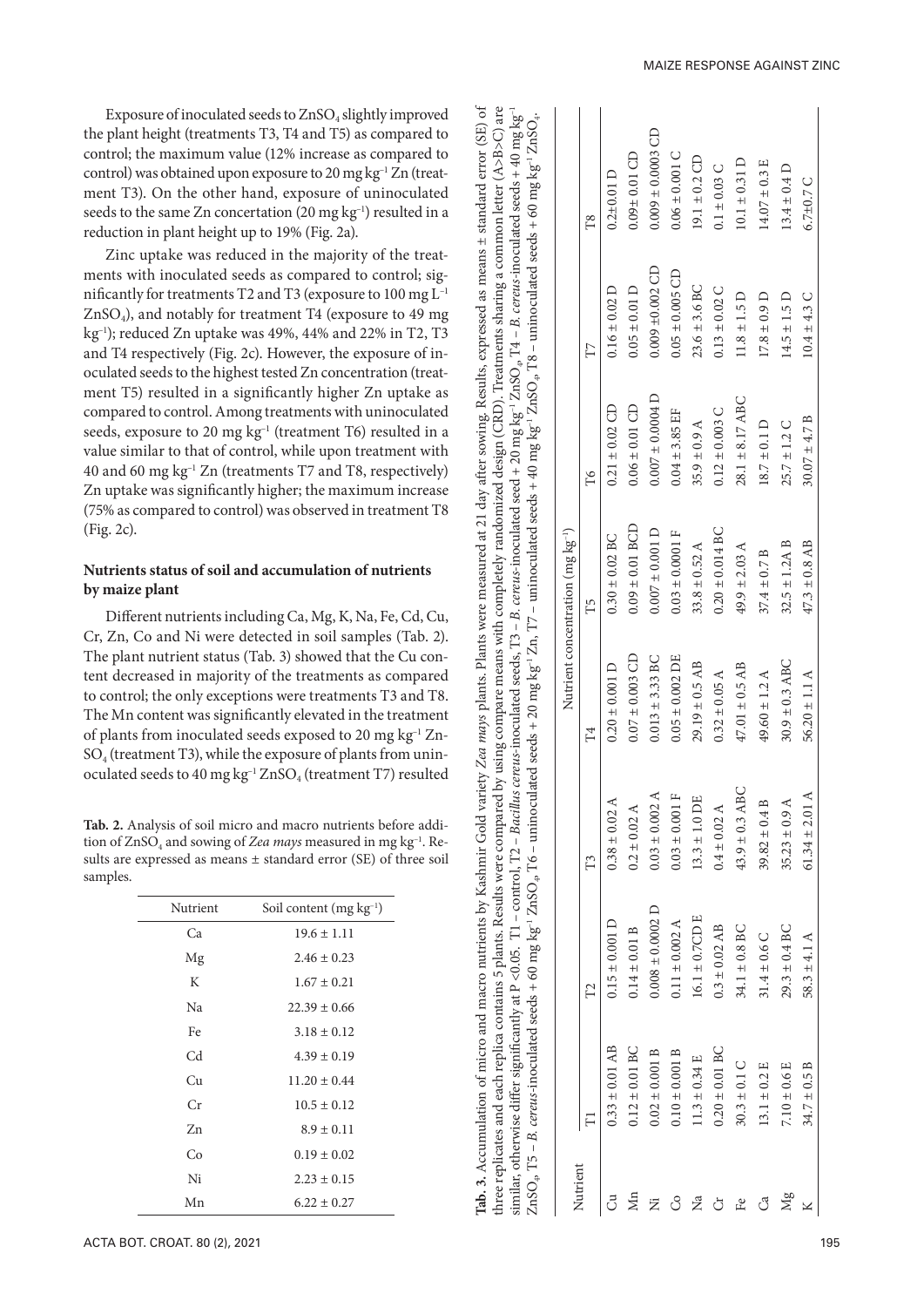in significantly lower Mn content as compared to control. Reduced Ni and Co contents were recorded in the majority of treatments as compared to control. Seed inoculation with *B. cereus* in general decreased the Na content as compared to values obtained in uninoculated plants, since the higher values were obtained in treatments of plants from uninoculated seeds (treatments T6, T7 and T8) as compared to treatments of plants from inoculated seeds to the corresponding Zn concentrations. Seed inoculation with *B. cereus* increased Cr content in plants as compared to control as well as to the treatments of plants from uninoculated seeds upon exposure to 20 and 40 mg  $kg^{-1} ZnSO_4$  (treatments T3 and T4) as compared to treatments T6 and T7, respectively). Fe content was significantly elevated in plants from inoculated seeds upon exposure to 40 and 60 mg  $kg^{-1}$  $ZnSO<sub>4</sub>$  compared to control as well as to the exposure of plants from uninoculated seeds to the same Zn concentration. Seed inoculation with *B. cereus* in general increased the Ca and Mg uptake in all investigated treatments as compared to control, with higher values obtained in plants from inoculated seeds compared to the uninoculated ones. K content was significantly higher in plants from inoculated seeds as compared to the control as well as to plants from uninoculated seeds exposed to the corresponding Zn concentrations.

## **Discussion**

Zinc is a trace element that performs a vital role in plant growth and development. However, at higher concentrations, it reduces seed germination, length of seedlings and stem as well as contents of chlorophyll, carotenoid, sugar, and amino acids (Todeschini et al. 2011, Glińska et al. 2016). In this study, the effects of zinc toxicity on plant height, leaf length, number of leaves, root length, fresh weight, and nutrient content was observed. Our results indicated that high Zn concentrations inhibited seed germination as compared to the control. Previous studies found a negative impact of Zn on plant growth parameters. Current findings are in agreement with previous studies (Islam et al. 2014, Glińska et al. 2016, Boi et al. 2020), in these studies, they reported that increased heavy metal concentration causes decrease in plant biomass and growth. Nonetheless, maize inoculated with *B. cereus* showed increases in seed germination, plant height and fresh weight as well as nutrient uptake as compared to control and uninoculated plants. Enhanced root growth results due to inoculation of *B. cereus* under higher concentrations of zinc and thus a positive impact of *B. cereus* on root growth was observed, which may be due to the stress tolerance capacity of *B. cereus* (Hassan 2018). Improvement in plant root development under zinc concentration resulted in an increase in nutrient uptake, which increased seed germination, plant height, leaf length, number of leaves, root length and plant fresh weight. Inoculated seeds showed an increase in leaf growth and number of leaves as compared to un-inoculated plants grown in the soil supplemented with zinc.

We argue that gibberellins play a vital role in plant growth development. Scientific data suggests that *B. cereus*  helps the plant by producing different plant promoting hormones i.e gibberellic acid (GA). Therefore, the increase in some plant growth parameters due to inoculation of *B. cereus* might be because of production of certain plant promoting enzymes, which can stimulate seed germination by enhancing growth ability (Finch-Savage and Leubner-Metzger 2006, Tuan et al. 2018). Gibberellins increase leaf area by suppressing peroxidase secretion (de Souza and MacAdam 2001), and induce cell mitotic division (Takatsuka and Umeda 2014, Fonouni-Farde et al. 2019). Moreover, some researchers suggested that *B. cereus* induces production of indole acetic acid (IAA), which may help to increase root length, plant height, and leaf area (Shafi et al. 2017). Henceforth, phytohormones produced by *B. cereus* might have played vital role in maize growth. Zn uptake decreased in *B. cereus-*inoculated maize plants. Common logic suggests that microbes including *Bacillus* species have ability to convert Zn into smaller, inaccessible and immoveable form in the soil (Saravanan et al. 2004, Li et al. 2016). Another explanation for reduced Zn uptake is production of metal binding proteins in the rhizosphere. *Bacillus cereus* produces metal binding proteins to counter heavy metal toxicity and these proteins have ability to restrict phytoavailability of heavy metals (Islam et al. 2014).We also demonstrated the accumulation of macro and micronutrients in maize plant owing to *B. cereus*. *Bacillus cereus* showed increase uptake of Cu, Mn, Ni, Na, Cr, Fe, Ca, and Mg in maize plant. Tiwari et al. (2013) also demonstrated that *Bacillus* species can enhance the phytoavailbility of nutrients Fe, Cd, Pb, Cr, Ni, Cu.

# **Conclusion**

It is concluded from the present investigation that maize seeds inoculated with *B. cereus,* in the presence of 20 mg kg–1 of zinc showed significant increases in seed germination, plant height, leaf length, number of leaves; however, higher concentrations of zinc in uninoculated seeds indicated reduction in plant growth. Furthermore, the uptake of zinc in maize is decreased in the presence of *B. cereus* in the soil, which reduces the mobility of zinc leading to lower zinc accumulation in the maize plant. Our study demonstrated the positive impact of *B. cereus* on maize growth at different levels of Zinc toxicity. The present investigation revealed that *B. cereus* inoculation can be used as bio-fertilizer in Zinc-stressed soil.

## **References**

- Allen, S.E., Grimshaw, H.M., Parkinson, J.A., Quarmby, C., 1974: Chemical analysis of ecological materials. Blackwell Scientific, Oxford.
- Arivalagan, P., Singaraj, D., Haridass, V., Kaliannan, T., 2014: Removal of cadmium from aqueous solution by batch studies using *Bacillus cereus*. Ecological Engineering 71, 728–735.
- Boi, M.E., Porceddu, M., Cappai, G., De Giudici, G., Bacchetta, G., 2020: Effects of zinc and lead on seed germination of *He-*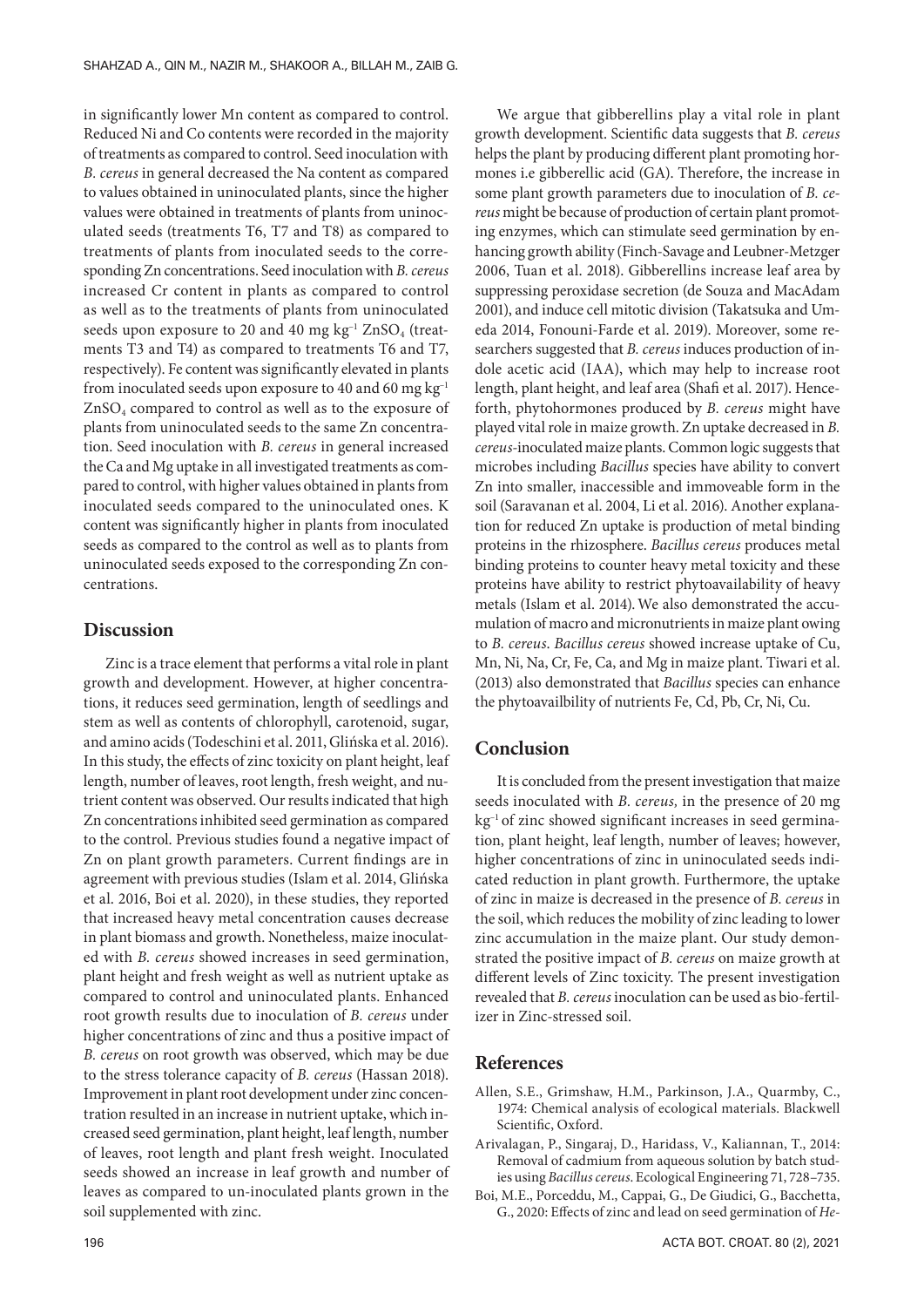*lichrysum microphyllum* subsp. *tyrrhenicum*, a metal-tolerant plant. International Journal of Environmental Science and Technology 17, 1917–1928.

- Bulgarelli, D., Schlaeppi, K., Spaepen, S., van Themaat, E.V.L., Schulze-Lefert, P., 2013: Structure and functions of the bacterial microbiota of plants. Annual Review of Plant Biology 64, 807–838.
- Chu, D., 2018: Effects of heavy metals on soil microbial community. IOP Conference Series Earth and Environmental Sciences 113, 012009.
- Dalvi, A.A., Bhalerao, S.A., 2013: Response of plants towards heavy metal toxicity: an overview of avoidance, tolerance and uptake mechanisms. Annals of Plant Sciences 2, 362– 368.
- de Souza, I.R.P., MacAdam, J.W., 2001: Gibberellic acid and dwarfism effects on the growth dynamics of B73 maize (*Zea mays* L.) leaf blades: a transient increase in apoplastic peroxidase activity precedes cessation of cell elongation. Journal of Experimental Botany 52, 1673–1682.
- Farooq, M., Hussain, M., Wakeel, A., Siddique, K.H.M., 2015: Salt stress in maize: effects, resistance mechanisms, and management. A review. Agronomy of Sustainable Development 35, 461–481.
- Fatima, K., Imran, A., Saeed, M., Afzal, M., 2017: Plant-bacteria synergism: An innovative approach for the remediation of crude oil-contaminated soils. Soil & Environment 36, 93–113.
- Finch-Savage, W.E., Leubner-Metzger, G., 2006: Seed dormancy and the control of germination. New Phytologist 171, 501– 523.
- Fonouni-Farde, C., Miasssod, A., Laffont, C., Morin, H., Bendahmne, A., Diet, A., Frugier, F., 2019: Gibberellins negatively regulate the development of *Medicago truncatula* root system. Scientific Reports 9, 2335.
- Glick, B.R., 2010: Using soil bacteria to facilitate phytoremediation. Biotechnology Advances 28, 367–374.
- Glińska, S., Gapińska, M., Michlewska, S., Skiba, E., Kubicki, J., 2016: Analysis of *Triticum aestivum* seedling response to the excess of zinc. Protoplasma 253, 367–377.
- Hall, J.L., 2002: Cellular mechanisms for heavy metal detoxification and tolerance. Journal of Experimental Botany 53, 1–11.
- Hassan, T., 2018: *Bacillus cereus*: A competent plant growth promoting *Bacterium* of saline sodic field. Pakistan Journal of Botany 50, 1029–1037.
- Hefferon, K., 2019: Biotechnological approaches for generating zinc-enriched crops to combat malnutrition. Nutrients 11, 253.
- Hossain, M.A., Piyatida, P., da Silva, J.A.T., Fujita, M., 2012: Molecular mechanism of heavy metal toxicity and tolerance in plants: central role of glutathione in detoxification of reactive oxygen species and methylglyoxal and in heavy metal chelation. Journal of Botany 2012, 37.
- Islam, F., Yasmeen, T., Riaz, M., Arif, M.S., Ali, S., Raza, S.H., 2014: Proteus mirabilis alleviates zinc toxicity by preventing oxidative stress in maize (*Zea mays*) plants. Ecotoxicology and Environmental Safety 110, 143–152.
- Jaiswal, D.K., Verma, J.P., Yadav, J., 2017: Microbe induced degradation of pesticides in agricultural soils. In: Singh, S. (ed.), Microbe-induced degradation of pesticides, 167–189. Environmental Science and Engineering. Springer, Cham.
- Li, X., Peng, W., Jia, Y., Lu, L., Fan, W., 2016: Bioremediation of lead contaminated soil with Rhodobacter sphaeroides. Chemosphere 156, 228–235.
- Long, X.X., Yang, X.E., Ni, W.Z., Ye, Z.Q., He, Z.L., Calvert, D.V., Stoffella, J.P., 2003: Assessing zinc thresholds for phytotox-

icity and potential dietary toxicity in selected vegetable crops. Communications in Soil Science and Plant Analysis 34, 1421–1434.

- Lu, J., Wilson, P.C., Wen, X., Jin, Q., Wu, J., 2015: Harmful chemicals in the environment: Measurement, fate and remediation. Journal of Chemistry 723749, 2.
- Manara, A., 2012: Plant responses to heavy metal toxicity. In: Furini, A. (ed.), Plants and heavy metals, 27–53. Springer, Dordrecht, Netherlands.
- Patra, M., Bhowmik, N., Bandopadhyay, B., Sharma, A., 2004: Comparison of mercury, lead and arsenic with respect to genotoxic effects on plant systems and the development of genetic tolerance. Environmental and Experimental Botany 52, 199–223.
- Saravanan, V.S., Subramoniam, S.R., Raj, S.A., 2004: Assessing in vitro solubilization potential of different zinc solubilizing bacterial (zsb) isolates. Brazilian Journal of Microbiology 35, 121–125.
- Shafi, J., Tian, H., Ji, M., 2017: *Bacillus* species as versatile weapons for plant pathogens: a review. Biotechnology and Biotechnological Equipment 31, 446–459.
- Shahzad, A., Bano, A., Siddiqui, S., 2020: Effect of bacterial consortium on alfalfa (*Medicago sativa* L.) plant nutrient uptake and antioxidant enzymes at different levels of oily sludge. Israel Journal of Plant Sciences 1, 1–13.
- Shahzad, A., Saddiqui, S., Bano, A., 2016: The response of maize (*Zea mays* L.) plant assisted with bacterial consortium and fertilizer under oily sludge. International Journal of Phytoremediation 18, 521–526.
- Soltanpour, P., Schwab, A.A., 1977: New test for simultaneous extraction of macro- and micro-nutrients in alkaline soils. Communication in Soil Science and Plant Analysis 8, 195– 207.
- Sytar, O., Kumar, A., Latowski, D., 2013: Heavy metal-induced oxidative damage, defense reactions, and detoxification mechanisms in plants. Acta Physiologiae Plantarum 35, 985– 999.
- Taghizadeh, M., Solgi, M., Karimi, M., Khoshbin, S., 2018: Heavy metals effects on *Brassica oleracea* and elements accumulation by salicylic acid. Archives of Hygiene Sciences 7, 1–11.
- Tahat, M., Alananbeh M., Othman, A., Leskovar, D., 2020: Soil health and sustainable agriculture. Sustainability 12, 4859.
- Takatsuka, H., Umeda, M., 2014: Hormonal control of cell division and elongation along differentiation trajectories in roots. Journal of Experimental Botany 65, 2633–643.
- Tchounwou, P.B., Yedjou, C.G., Patlolla, A.K., Sutton, D. J., 2012: Heavy metal toxicity and the environment. Experentia Supplementum, 133–164.
- Teng, Y., Wang, X., Li, L., Li, Z., Luo, Y., 2015: Rhizobia and their bio-partners as novel drivers for functional remediation in contaminated soils. Frontiers in Plant Science 6, 32.
- Tiwari, S., Singh, S.N., Garg, S.K., 2013: Induced phytoremediation of metals from fly ash mediated by plant growth promoting rhizobacteria. Journal of Environmental Biology 34, 717–727.
- Todeschini, V., Lingua, G., D'Agostino, G., Carniato, F., Roccotiello, E., Berta, G., 2011: Effects of high zinc concentration on poplar leaves: A morphological and biochemical study. Environmental and Experimental Botany 71, 50–56.
- Tuan, P.A., Kumar, R., Rehal, P.K., Toora, P.K., Ayele, B.T., 2018: Molecular mechanisms underlying abscisic acid/gibberellin balance in the control of seed dormancy and germination in cereals. Frontiers in Plant Science 9, 668.
- Ullah, A., Heng, S., Munis, M.F.H., Fahad, S., Yang, X., 2015: Phytoremediation of heavy metals assisted by plant growth